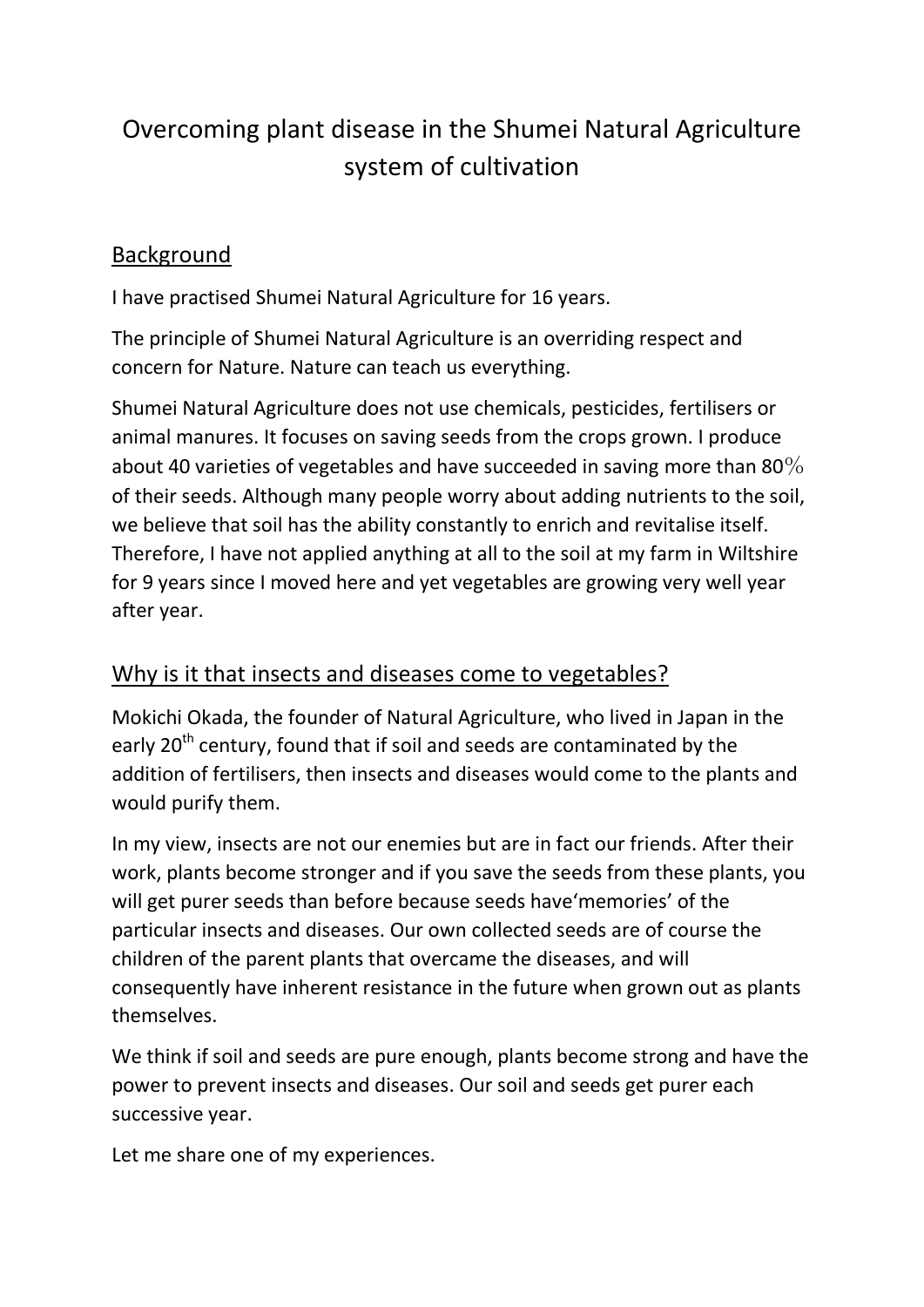

2Disease

started withering and turning yellow. A

suffered from a disease and their leaves

continuous cropping. In July they all

This year I planted 800 kales, which is in the 9th year of growing this kale variety on the same plot of land, a practice known as



week later, not only the disease but also insects came and started eating the kales. Some farmers said the kales would die. However I did not think so and I had a very positive feeling because I knew that this

disease and these insects came to purify the kales. I was sure that after this process, the kales would become stronger and purer. Some organic farmers might use organic spray, but I did not use it.



iot use it.<br>Instead I spoke to the kales and the soil, and to the disease and the insects. I said to the kales and soil, "Kales, thank you very much for growing, now please produce healthy kale leaves to heal people", and "Soil, please help the kales". Then I said to the disease and insects, "Disease, thank you very much for coming to purify the kales", "Insects,thank you very much for coming,

3 Insects

you are welcome here and please do stay as long as you like".

I spoke to them for one minute every day. Around two weeks later, the disease stopped and the insects disappeared. All the kales started producing new



4 Revive

<sup>1</sup> Disease